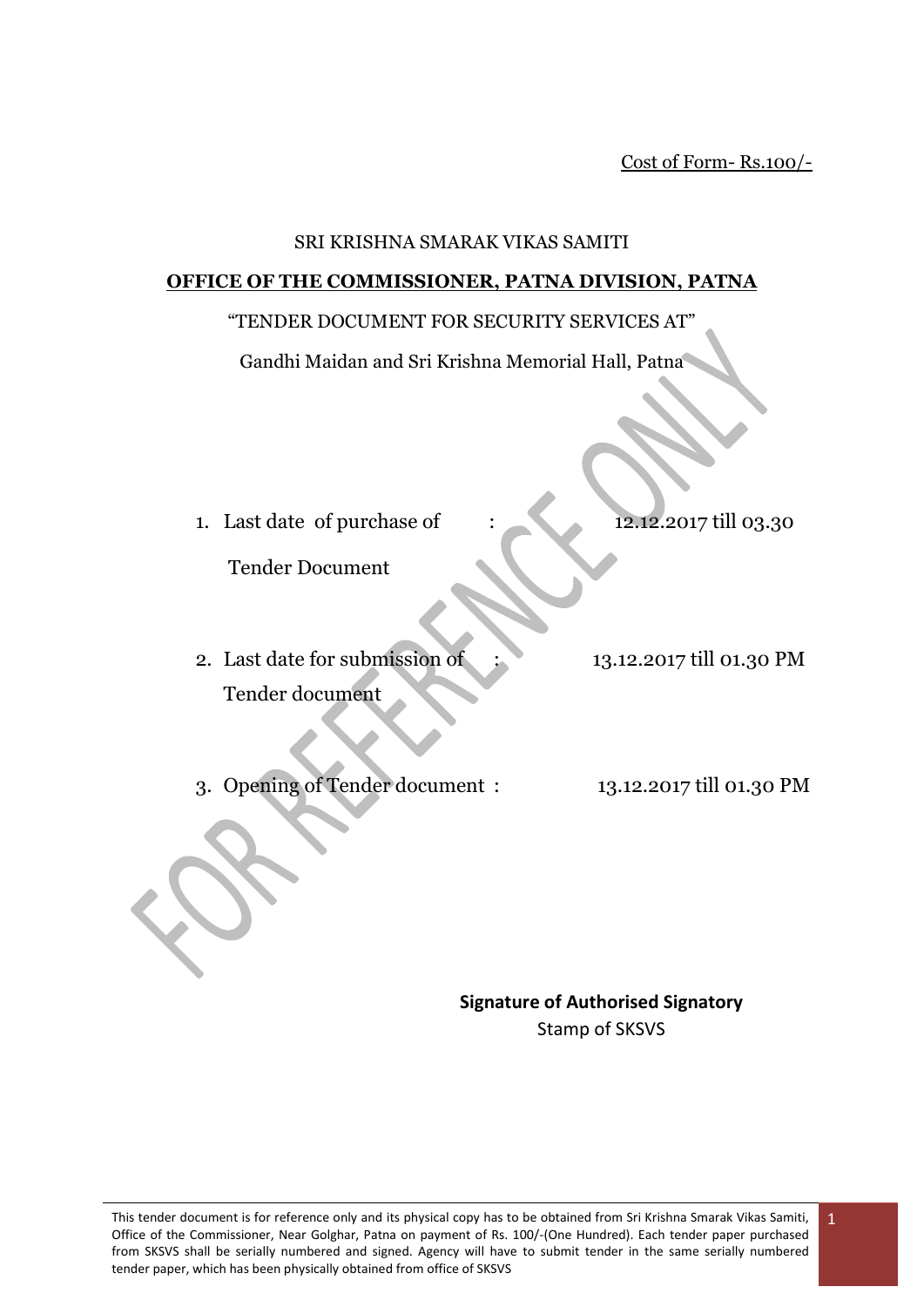2

## **Office of the Commissioner, Patna Division-cum-Chairman**

SRI KRISHNA SMARAK VIKAS SAMITI (S.K.S.V.S.), PATNA (BIHAR)

### **TENDER NOTICE FOR PROVIDING SECURITY GUARDS**

### **IN GANDHI MAIDAN and SRI KRISHNA MEMORIAL HALL, PATNA**.

**1**. Sri Krishna Smarak Vikas Samiti (hereinafter be referred S.K.S.V.S) invites tenders from reputed and experienced agencies having experience in providing Security Guards for guarding Gandhi Maidan and Sri Krishna Memorial Hall for an initial period of eleven months as per laid down in LOA's obligations. However, LOA can be further extended for a period of one or two years at the discretion of S.K.S.V.S and subject to the satisfactory performance of duties of the staff and proper fulfilment of all the terms and conditions.

Total number of Security Guards and Supervisor (Officer) deployed for gates/ facilities shall work in shifts (preferably 3 shifts, each of 8 hours) round the clock 24 x 7. The Agency shall put in place relievers (in the ratio 6:1) as would be required for the security staffs working for 26 days in a month. The rate quoted by the agency shall include additional relieving charges of 16.6 % of the rate as well.

The S.K.S.V.S reserves the right to increase or decrease the number of persons to be deployed before awarding the work or any time during the LOA. Only the agency having a minimum of 3 years experience in providing security services as mentioned in the tender form are eligible to apply.

**2.** Tender form for reference purposes can be seen on the office of the Commissioner, Patna Division's website (*www.patnadivision.bih.nic.in*) but for purpose of application, the same has to be physically purchased from the Sri Krishna Smarak Vikas Samiti, Office of the Commissioner (2nd Floor) on any working day on a payment of non-refundable fee of Rs. 100/- each.

**3**. Tenders shall be submitted in two parts, i.e., Technical bid and Financial bid and submitted in separate sealed envelopes super scribed as "Part -I and Part-II". Both these sealed covers should be further sealed in another sealed envelope super scribed **"TENDER FOR LETTER OF AWARD (LOA) FOR SECURITY SERVICE 2017"** and addressed to the S.K.S.V .S, Patna. The Tender forms complete in all respects may be submitted latest by till 01.30 PM. The tenderer or their representative may remain present at the time of opening of Tender.

**4.** Part-1 (Technical Bid) of the tender document should be duly filled and submitted along with the document as mentioned therein along with EMD of Rs.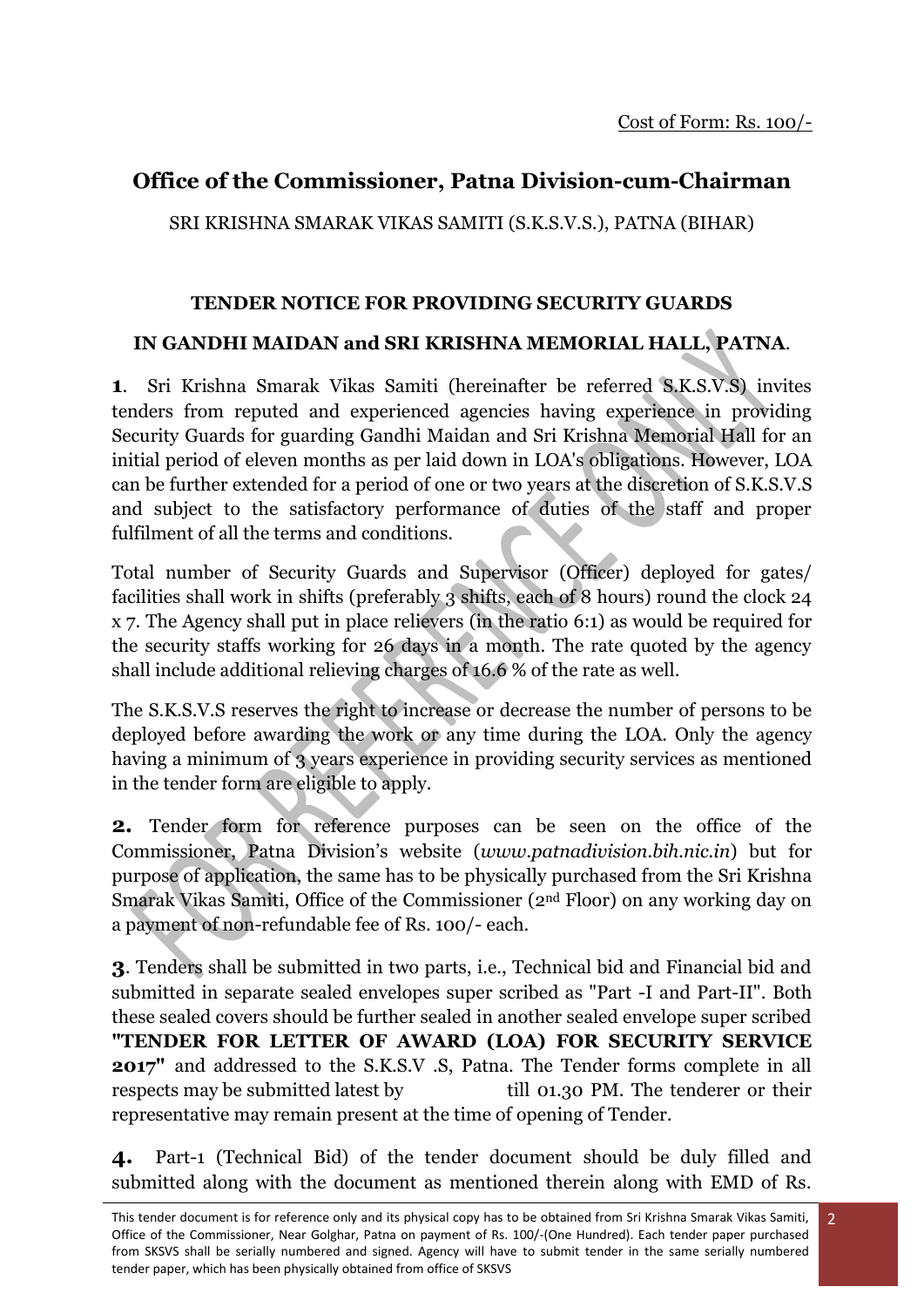35,000/- (Rs. Thirty Five Thousand Only) in the form of Demand Draft favouring SRI KRISHNA SMARAK VIKAS SAMITI, PATNA payable at Patna. All the pages of Part-1, along with it's annexure and enclosures should be signed and stamped by the Company/Firm/Agency.

**5.** Part-II (Financial Bid) should only contain Quoted rates in the enclose Form-II duly signed and stamped by the company/firm/agency.

**6.** Any Tender should be accompanied by **EMD** of Rs. **35,000/-**.

**7.** Bid Security (EMD) shall be forfeited if the bidder withdraws his bid during the period of Tender validity or if he fails to execute the LOA of work.

## **ELIGIBILITY CRITERIA FOR TENDERERS**

**1.** The Bidder may be Proprietary firm, Partnership firm, limited company or Corporate body legally constituted.

**2**. Should hold valid licence under Private Security Agency Regulation Act 2005 (PARA).

**3.** Only companies/firms having 3 years experience in providing services of Security Guards to Government/Semi-Government or other major institutions, turnover of not less Rs. 50 lakhs per annum for three (3) financial years (2013-14, 2014-15 & 2015-16). Agency should submit documentary evidence for the same.

**4.** The Tenderer should provide all the required details as mentioned in the technical bid.

3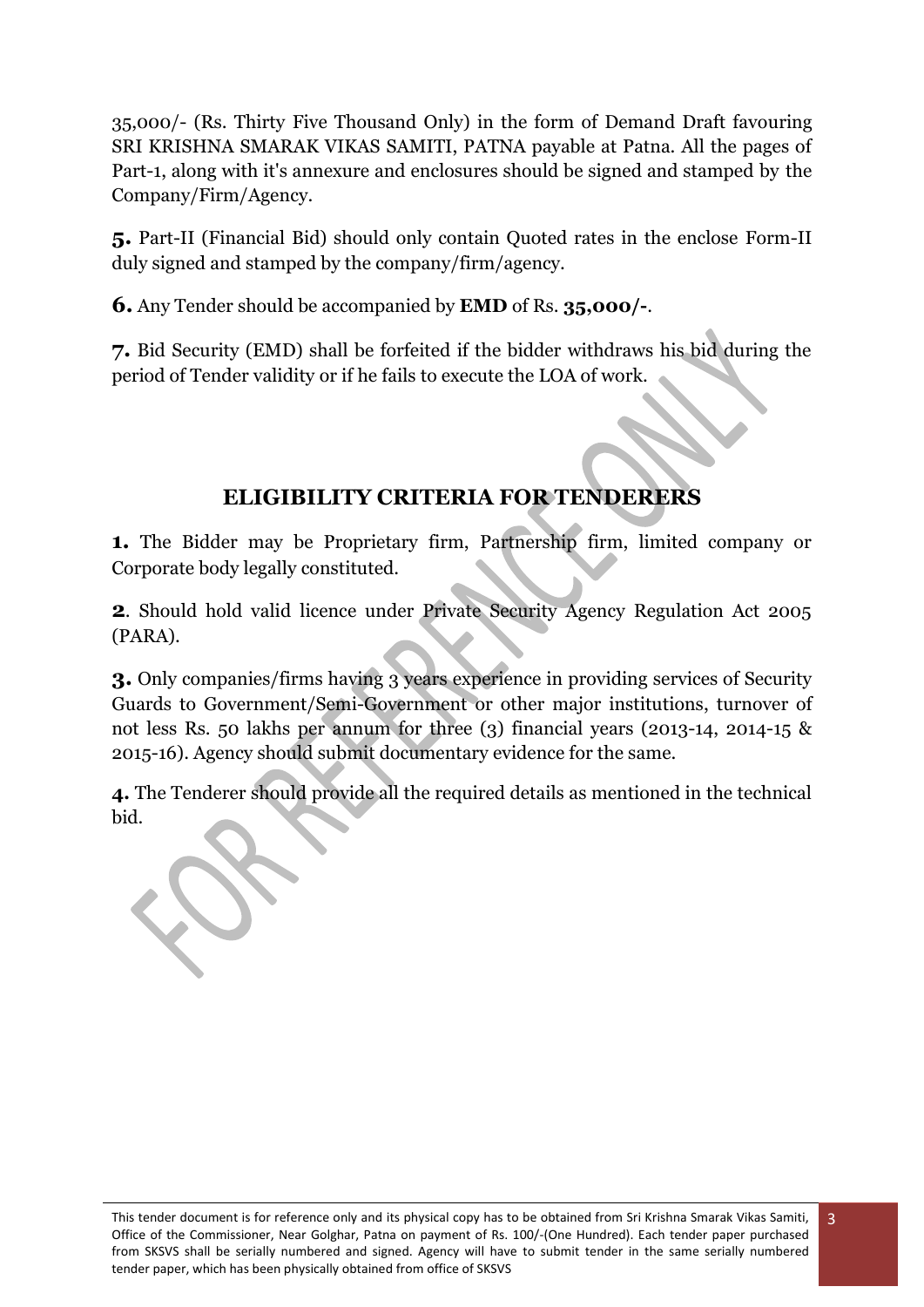## **GENERAL TERMS AND CONDITIONS**

**1.** The security guards shall be deployed by the Agency/Security Agency (hereinafter used interchangeably) to the S.K.S.V.S from out of his pool of security staff who shall be the direct employees of the agency for all purposes and object under the labour and welfare laws in force from time to time, including contract labour legislations.

**2.** The agency shall comply with the statutory provisions of Contract Labour (Regulation & Abolition) Act, 1970; Employees State Insurance Act 1948; Workman's Compensation Act, 1923; Payment of Wages Act, 1936; The Employees Provident Fund (and Miscellaneous Provisions) Act, 1952; Payment of Bonus Act, 1965; The Minimum Wages Act,1948 with all amendments.

**3.** Compliance of all statutory laws/labour laws is to be made by the agency only and SKSVS has no obligation of the same.

**4.** It shall be the responsibility of the agency to ensure that the Security Guards deployed by him are physically fit, active, healthy, smart, and intelligent with good bearing, honest and competent, free from any disease contagious or otherwise. The responsibility of their discipline will be that of the Agency. The persons provided should have proper knowledge of their job. Persons so engaged by the Agency shall be appropriate Security personnel of high integrity and good conduct. In no circumstances, guards below 18 years of age should be employed.

**5.** The Agency shall ensure that the guards are always in proper uniform to be supplied by the Agency, while on duty. In this regard, the Agency shall at its cost provide to the security guards sets of uniform, boots, caps, jerseys for winter, belts, badges and other security equipment like lathi-s/batons, walky-talkies, torches, cells, whistle, registers and stationery as approved by the S.K.S.V.S and for the proper maintenance of the same the Agency alone shall be responsible or liable. All the cost incurred for such purpose is to borne entirely by the agency.

**6.** The Agency will maintain an attendance register in which day to day deployment of personnel will be entered. While raising the bill, the deployment particulars of the personnel engaged during each month, shift wise, should be shown. The register shall remain available round the clock for inspection by any authorized representatives of the S.K.S.V.S, Patna.

**7.** In case of sickness or leave or absence from duty for whatever cause, of Security Guards, the Agency shall undertake to replace such Security Guards. On occasion when it is not possible to provide the replacement immediately, the Agency shall ensure that no post is left unmanned, and also it should be informed to the SKSVS.

**8.** The Agency shall submit details, such as names, parentage, residential address, age etc., along with recent photograph of the persons deployed by him. For the purpose of proper identification of the employees of the agency deployed for the

This tender document is for reference only and its physical copy has to be obtained from Sri Krishna Smarak Vikas Samiti, Office of the Commissioner, Near Golghar, Patna on payment of Rs. 100/-(One Hundred). Each tender paper purchased from SKSVS shall be serially numbered and signed. Agency will have to submit tender in the same serially numbered tender paper, which has been physically obtained from office of SKSVS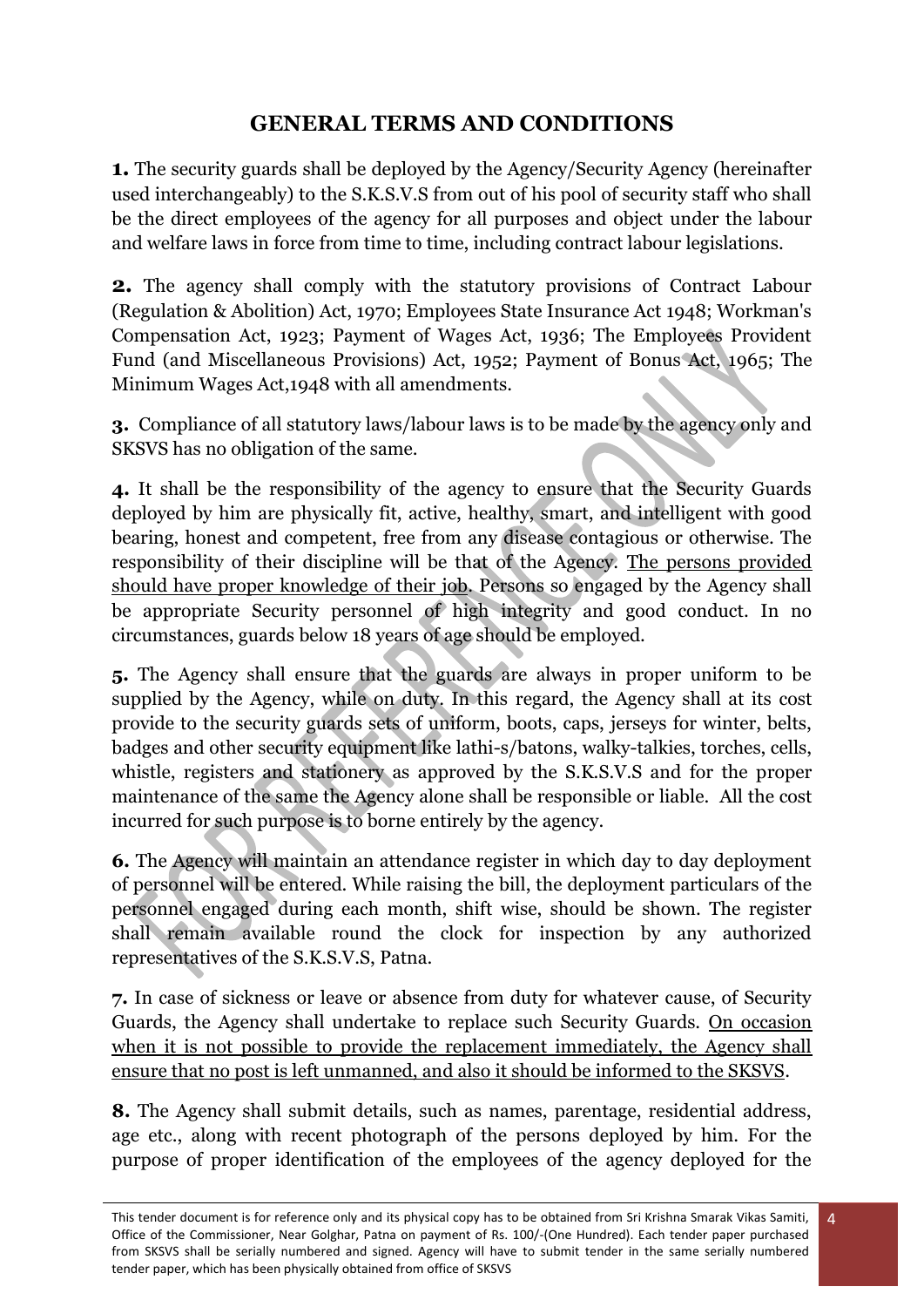work, he shall issue identity cards bearing their photographs/identification etc. and such employees shall display their identity cards at the time of duty.

**9.** The agency shall alone be liable to pay the salaries/wages at all times that the same are not below the minimum wages prescribed for unskilled labour.

**10.** Guards provided shall be adequately known in safety and security measures including first aid, emergency responses & fire fighting operations.

**11**. S.K.S.V.S will deduct tax at source and all other statutory taxes/charges etc. as applicable from time to time to the amount payable to the agency.

**12.** The security guard should not allow the entry of unauthorised vendor in Gandhi Maidan. The Security personnel deployed by the Security Agency, maintain vigil from watch towers in night. They will ensure that no damage is caused to the equipments on account of their mishandling.

**13.** The Agency shall comply with the provisions of "the Sexual Harassment of women at work place (Prevention, Prohibition and Redressal) Act, 2013". In case of any complaint of sexual harassment against its employee within the premises of Gandhi Maidan, the complaint will be filed before the Internal Complaints Committee constituted by the Firm/Agency and the Firm/Agency shall ensure appropriate action under the said Act in respect to the complaint.

**14.** The S.K.S.V.S will normally make all payments (the payment of the preceding month) latest by 15th of each month provided the bill is correct in all respects. The payment will be made against bill which should be properly signed by authorized signatory signed with proper stamp as used by the Agency. The bill shall, for this purpose reach this office on 1st of each month. In case, it is a holiday/non-working day or for any other reason, the payment will be made on next working day. The Bill will be settled on actual services provided and not on notional basis.

**15.** This "Letter of Award" (LOA) will be valid for a period of eleven months. It may be further extended on satisfactory performance and mutual consent on same terms and condition on yearly basis for another two years.

**16.** In case, so required by Law/Rules/Regulation, the Agency shall ensure that a labour license under the Agency Labour (Regulation and Abolition) Act, 1970 or any other law/rules is renewed as and when required and is kept in force during the period of the LOA and that all terms and conditions there under are complied by him at all times.

**17.** The "Letter of Award" (LOA) may be terminated by the agency by giving two months notice, however **SKSVS may terminate the LOA by giving fifteen days notice without assigning any reason whatsoever**. Such termination shall not affect the rights or the obligations of parties arising as a result of or in consequence any act done prior thereto.

This tender document is for reference only and its physical copy has to be obtained from Sri Krishna Smarak Vikas Samiti, Office of the Commissioner, Near Golghar, Patna on payment of Rs. 100/-(One Hundred). Each tender paper purchased from SKSVS shall be serially numbered and signed. Agency will have to submit tender in the same serially numbered tender paper, which has been physically obtained from office of SKSVS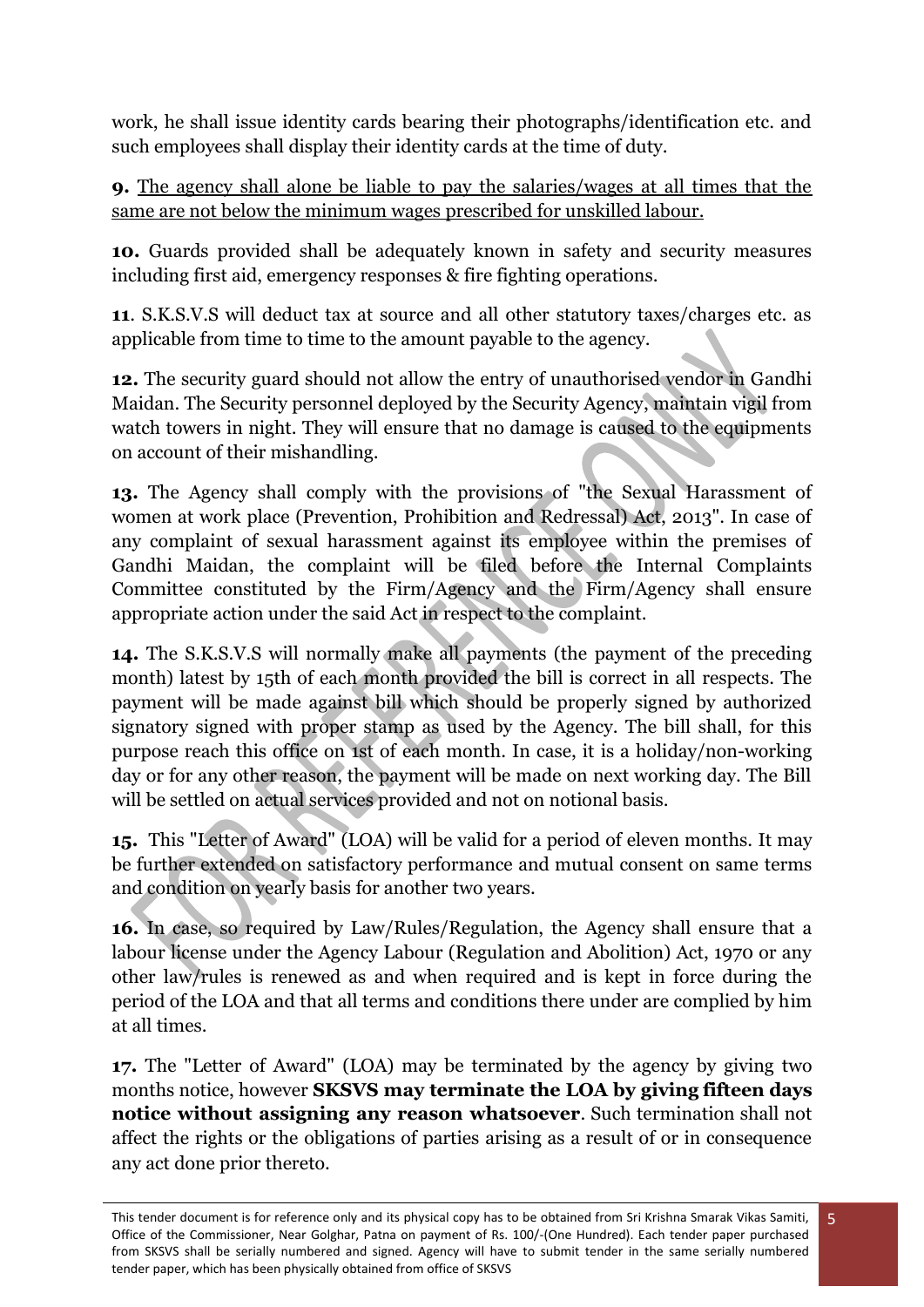**18.** The Agency shall report to the proper authorities of the S.K.S.V.S and police authorities in case they receive complaints from the Security Guards regarding any security breach.

**19.** In the event of exigencies arising due to the death, infirmity, insolvency of the agency or for any other reason or circumstances, liabilities thereof of the awarded company/agency/firm etc shall be borne by the following on such terms and conditions, as the S.K.S.V.S may think proper, namely.

- i. Legal heirs in case of sole proprietor.
- ii. The next Directors/Partners in the case of company or firm as the case may be.

**20.** The S.K.S.V.S may revoke the LOA or may appoint solicitor or shall reserve the right to settle the matter according to the circumstances of the case as it may think proper and shall reserve the right to settle the matter according to the circumstances of the case as it may think proper.

# **Letter of Award**

**1.** The S.K.S.V.S will award the LOA to the successful evaluated bidder whose bid has been found to be eligible and qualified to perform the work satisfactorily as per the terms and conditions incorporated in the tender document.

**2**. The S.K.S.V.S will communicate the successful bidder by letter transmitted by Registered post/Speed post/through hand, that his bid has been accepted.

**3.** The tender submitted on behalf of a firm shall be signed by all the partners of the firm or a partner who has the necessary authority on behalf of the firm. Otherwise the tender may be rejected.

**4.** The successful bidder shall have to deposit bank security/demand draft of Rs. 2,00,000.00 (two lakhs) as performance guarantee.

**5.** The Security Deposit shall be returned within two months after the expiry of LOA and completion of all LOA obligations. In case the LOA is extended further, the validity of performance guarantee shall stand automatically extended.

**6.** Failure of the successful bidder to comply with the requirements of above clauses shall constitute sufficient grounds for the annulment of the award and forfeiture of Security Deposit.

**7. Evaluation of Staff & Supervisor :-** SKSVS on a regular basis would evaluate the performance of deployed staff & supervisor of the agency and may at its discretion direct the agency to make suitable replacement of the non-performing

6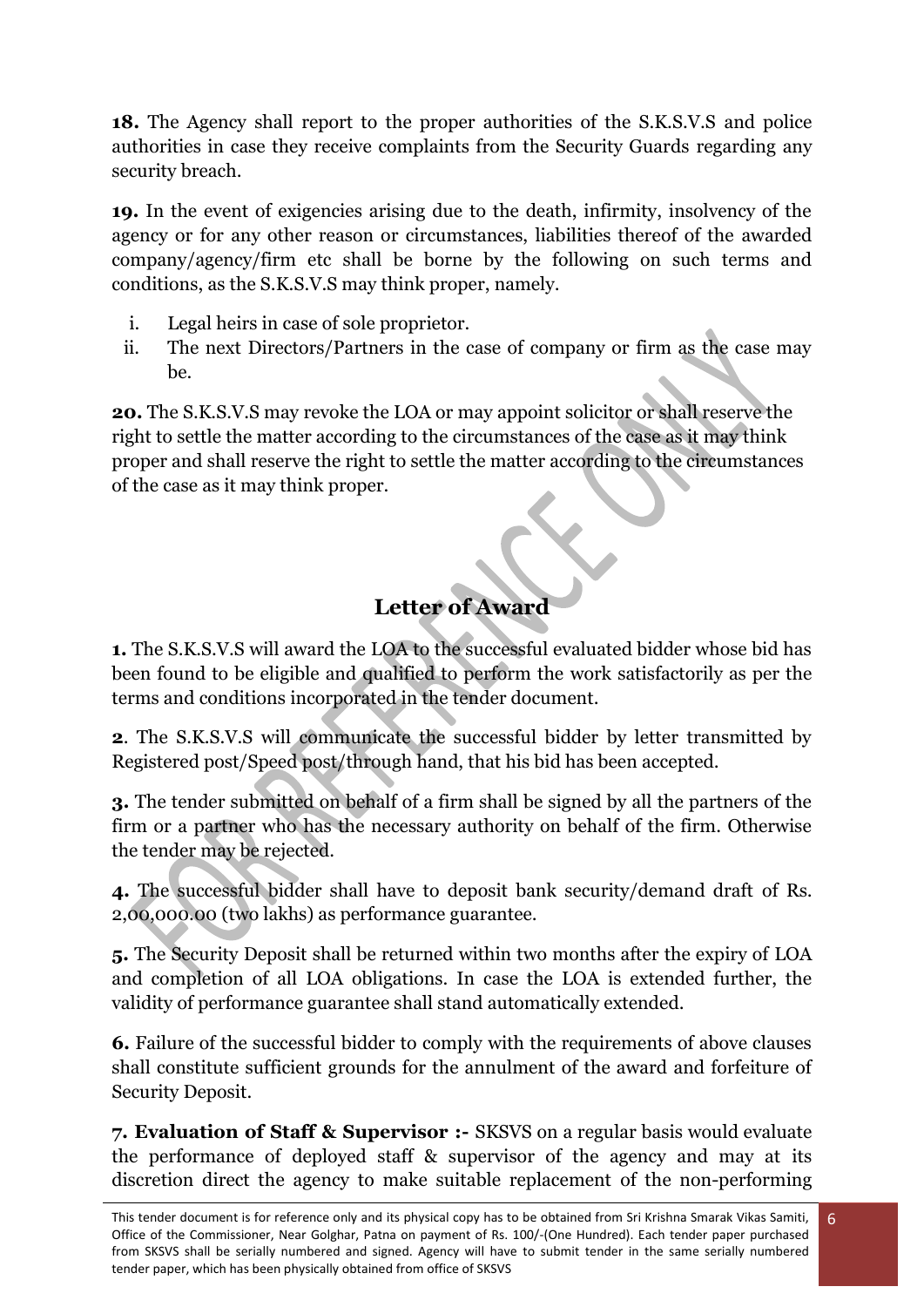staff and supervisor within a week of such direction. The agency shall be obliged to comply with such direction.

**8. Penalty for non-performance :-** SKSVS would make regular assessment of the performance of the agency for the work assigned and at its own discretion may make suitable and appropriate deductions in the monthly payment as per its own assessment of the work performed by the agency. If for two consecutive months, the work performed is found unsatisfactory, SKSVS may debar/blacklist the agency and can take appropriate action against it.

7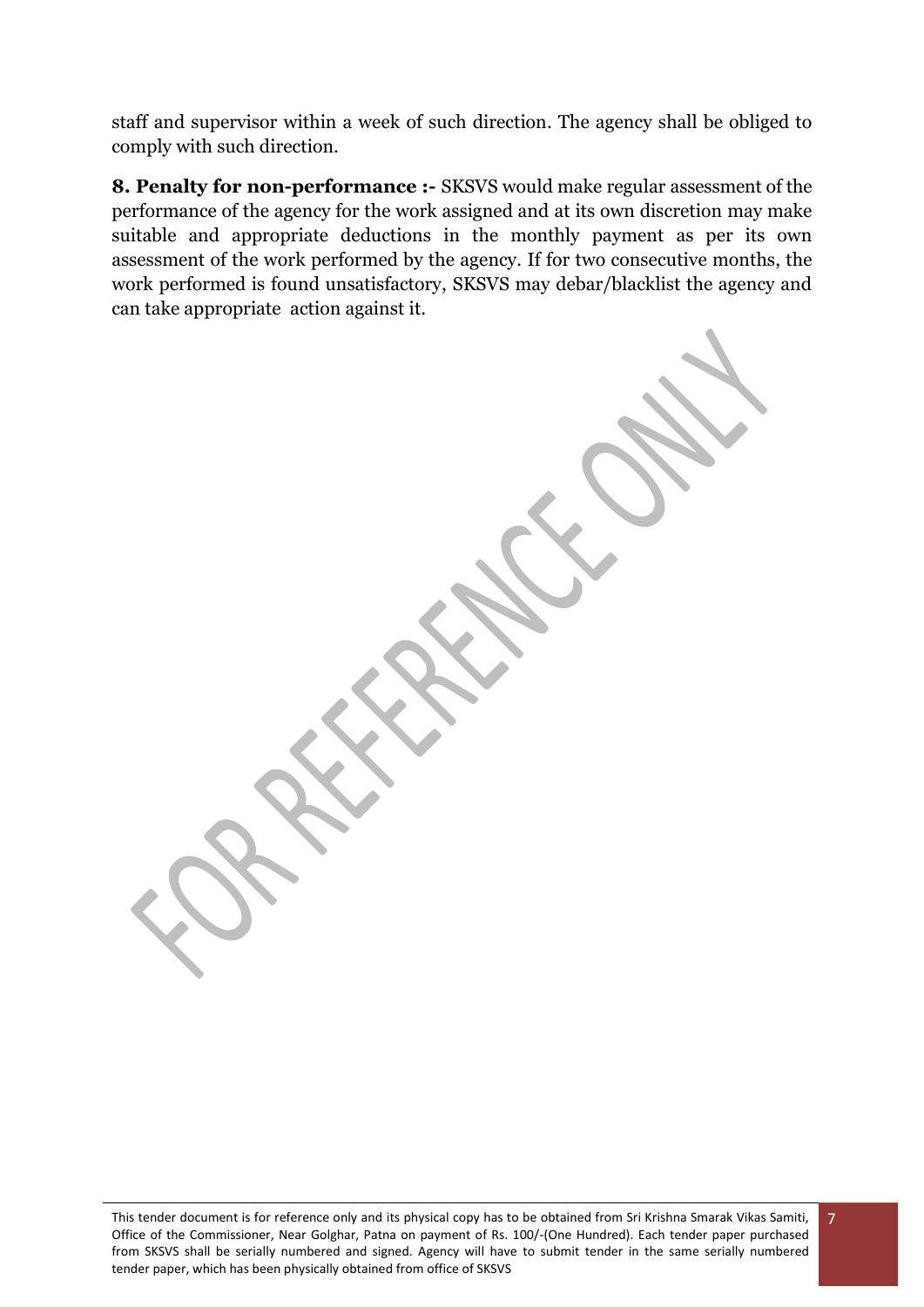### **FORMAT-1**

#### **(To be given on Applicant's letter head)**

#### **TENDER FOR PROVIDING SECURITY GUARDS AT GANDHI MAIDAN and SRI KRISHNA MEMORIAL HALL, PATNA**

In connection with the above and the terms and conditions laid down by S.K.S.V.S. as stipulated I/We state as under:

l/We understand the minimum wages will be required to be paid as per the terms and conditions stipulated by the State Government from time to time/other authorities concerned from time to time. In addition, I/We also understand that all statutory payments like EPF/ESI, Bonus/Gratuity, etc., also need to be paid as prescribed under various statutes, by me/us.

In case I/We are awarded the LOA, I/We is/are agreeable to deposit the Performance Guarantee deposit which shall be kept as Security Deposit.

The Performance Guarantee deposited shall be returned within two months after the expiry of LOA and completion of all LOA's obligations. In case the LOA period is extended further, the validity of such deposit shall stand automatically extended.

Failure of the successful bidder to comply with the requirements of above clauses shall constitute sufficient grounds for the annulment of the award and forfeiture of Performance Guarantee.

> **Authorized Signatory (with Name & Seal)**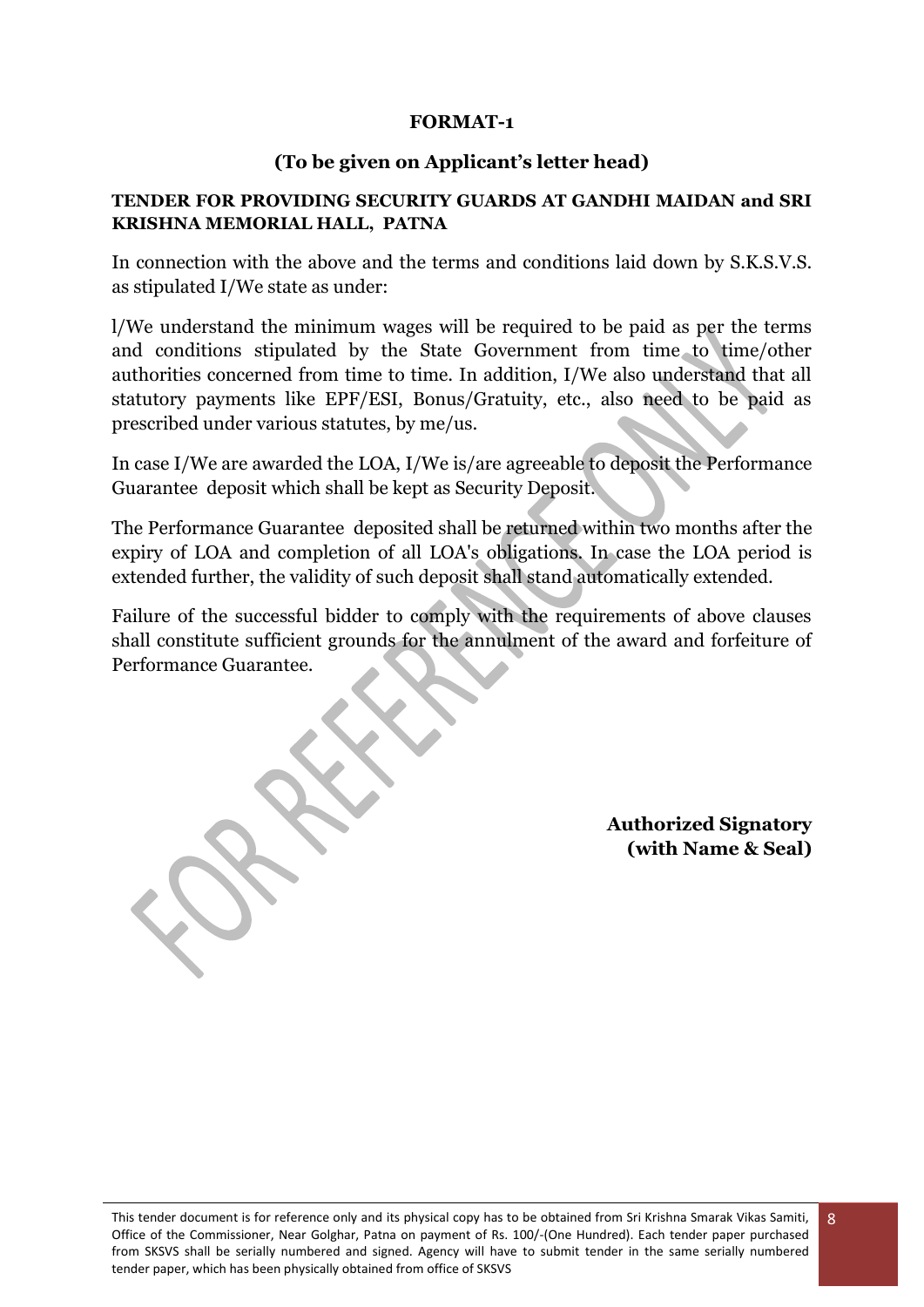## **Technical Bid**

## **Particulars of the Company/ Firm / Agency**

### **(Please submit along with documentary evidence)**

| S.No. | <b>Particulars</b>                                                                                                                                                                                          |                      |                                             |                                        |                       |
|-------|-------------------------------------------------------------------------------------------------------------------------------------------------------------------------------------------------------------|----------------------|---------------------------------------------|----------------------------------------|-----------------------|
| 01    | Name of the Company/Firm /<br>Agency                                                                                                                                                                        |                      |                                             |                                        |                       |
| 02    | Type of the Company whether,<br>Proprietorship, Partnership Etc.                                                                                                                                            |                      |                                             |                                        |                       |
| 03    | Address<br>of<br>Name<br>and<br>the<br>Proprietor/Partners/Directors of<br>the Company.                                                                                                                     | (i)<br>(ii)<br>(iii) |                                             |                                        |                       |
| 04    | (Firm,<br>Registration<br>Company<br>etc.) / Registration Authority,<br>Date, Number etc.                                                                                                                   |                      |                                             |                                        |                       |
| 05    | Registered Office Address and<br>number<br>Telephone<br>Email<br>$\&$<br>address.<br>Address/<br>Contact<br>Local<br>Telephone Number.                                                                      |                      |                                             |                                        |                       |
| 06    | Office Address through which the<br>work will be handled (together<br>with service provider's<br>email<br>address)                                                                                          |                      |                                             |                                        |                       |
| 07    | undertaking<br>in<br>Experience<br>similar<br>services<br>to<br>other<br>organizations during last three<br>years from the last day of the<br>month preceding the month in<br>which this tender is invited. | S.No.                | No.<br>of<br>security<br>guards<br>deployed | Cost<br>of  <br>deployment<br>per year | Certificate/<br>Other |

This tender document is for reference only and its physical copy has to be obtained from Sri Krishna Smarak Vikas Samiti, Office of the Commissioner, Near Golghar, Patna on payment of Rs. 100/-(One Hundred). Each tender paper purchased from SKSVS shall be serially numbered and signed. Agency will have to submit tender in the same serially numbered tender paper, which has been physically obtained from office of SKSVS 9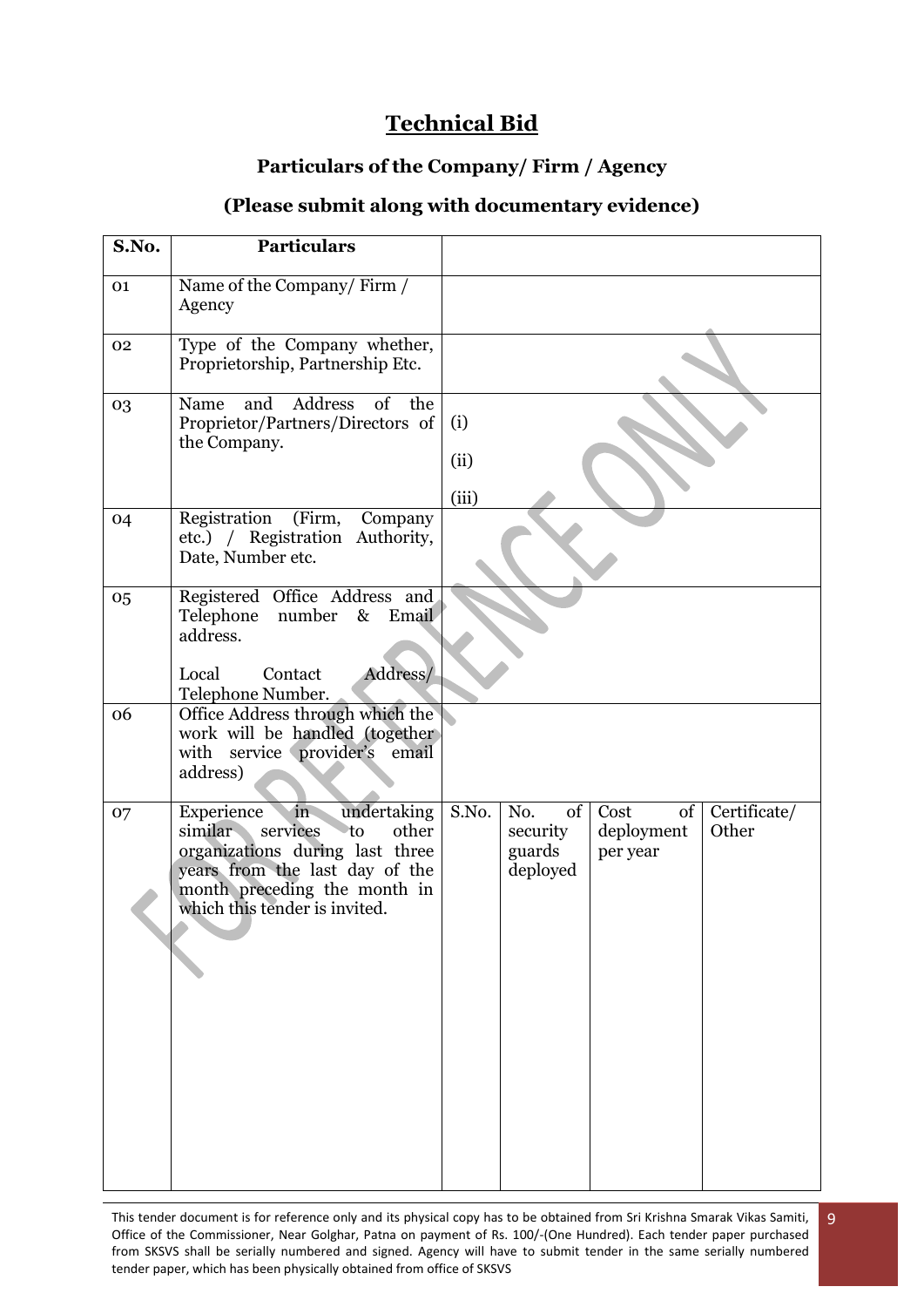| 08 | Turnover of the Company/Firm/<br>Agency should be minimum Rs.                                                                                | 2013-14     | Rs. | Lakh |
|----|----------------------------------------------------------------------------------------------------------------------------------------------|-------------|-----|------|
|    | $50,00,000/$ - (Fifty lakhs) per<br>annum for three (3) financial                                                                            | 2014-15     | Rs. | Lakh |
|    | years.                                                                                                                                       | $2015 - 16$ | Rs. | Lakh |
| 09 | <b>PAN Number</b>                                                                                                                            |             |     |      |
| 10 | <b>GST Number</b>                                                                                                                            |             |     |      |
| 11 | Whether the Firm/Company/<br>Agency has licence from Police<br>authorities under<br><b>Private</b><br>Security Agency Regulation Act<br>2005 |             |     |      |
| 12 | <b>Service Tax Registration Paper</b><br>(Photocopy)                                                                                         |             |     |      |

**Signature of the applicant with Seal**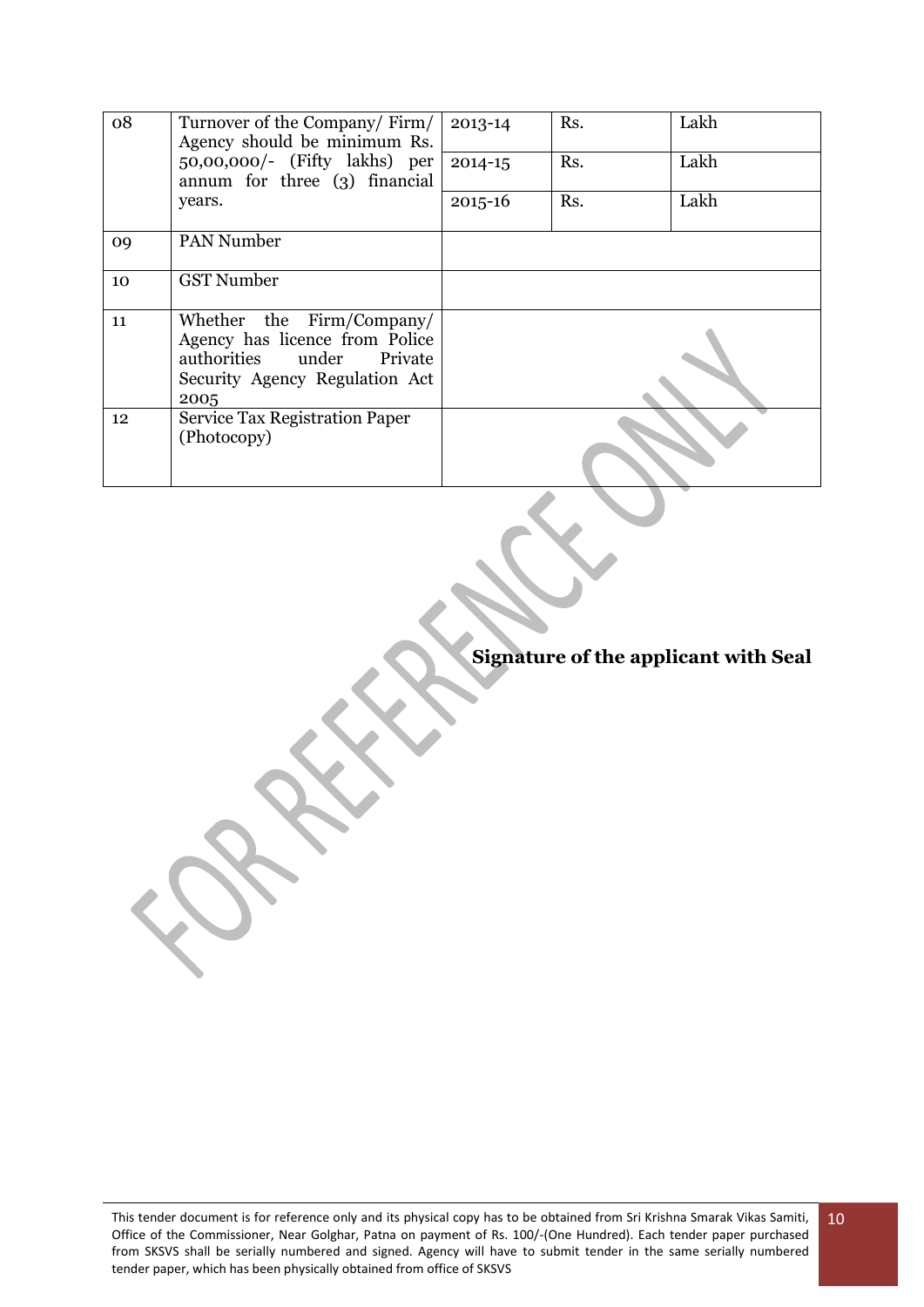### **Details of Bankers**

B

## **(To be given on applicant's letter head)**

| Name of the Branch and                                                                                |  |
|-------------------------------------------------------------------------------------------------------|--|
| its complete postal Address                                                                           |  |
|                                                                                                       |  |
| Name and Job-title of the Contact Person<br>along with his/her Telephone No(s) and<br>Fax No.(s) etc. |  |
| Type of Account and Account No                                                                        |  |
| The period from which the service<br>provider has been banking with the<br>Banker.                    |  |
| Any other information which the service<br>provider may like to furnish about                         |  |
| its Bankers:                                                                                          |  |
| IFSC code of the Branch                                                                               |  |
|                                                                                                       |  |

**Authorised Signatory** 

**(with Name and Seal)**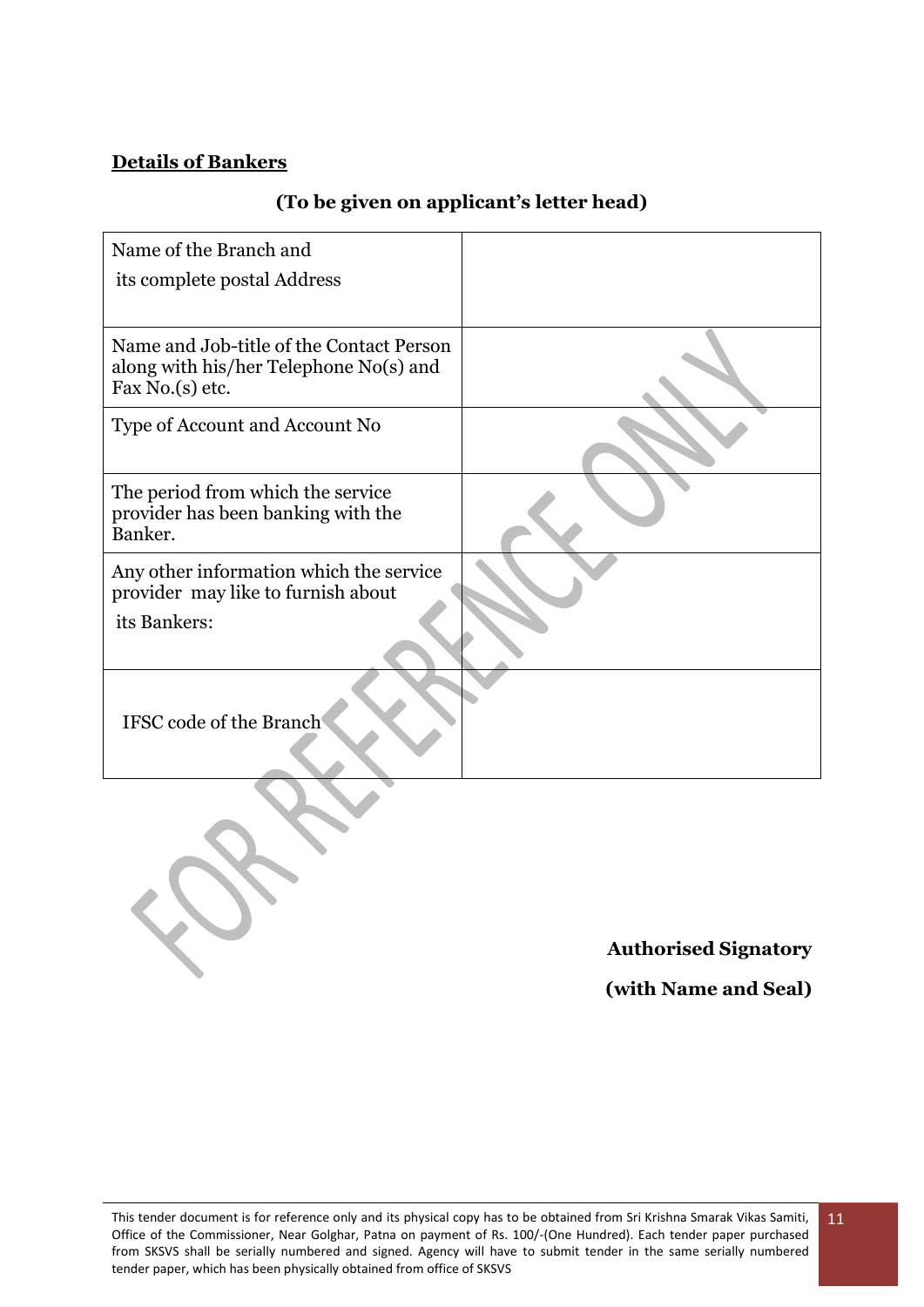### **CHECK-LIST FOR PRE-QUALIFICATION BID FOR SECURITY SERVICES AGENCY**

| Sl.<br>No. | Documents asked for                                                                                                                                                                                                                                                  | Page number of<br>document<br>placed |
|------------|----------------------------------------------------------------------------------------------------------------------------------------------------------------------------------------------------------------------------------------------------------------------|--------------------------------------|
| 01         | Earnest Money (DD of Rs. 35,000/-)                                                                                                                                                                                                                                   |                                      |
| 02         | Authorised person of the firm/agency, with name,<br>designation, address and office telephone numbers. If the<br>bidder is a partnership firm/ private or limited company,<br>name, designation, address and office telephone numbers of<br>Partners/Directors also. |                                      |
|            | (Copy of partnership deed/ Registration Certificate/ MOU/<br>MOA as applicable to be submitted.)                                                                                                                                                                     |                                      |
| 03         | Undertaking on a letter head (as per format prescribed in)                                                                                                                                                                                                           |                                      |
| 04         | Self attested copy of the PAN card.                                                                                                                                                                                                                                  |                                      |
| 05         | Self attested copy of GST Registration number.                                                                                                                                                                                                                       |                                      |
| 06         | Self attested copy of valid Registration number of the<br>firm/agency.                                                                                                                                                                                               |                                      |
| 07         | Annual turnover of last 3 financial years duly certified by the<br>chartered accountant.                                                                                                                                                                             |                                      |
| 08         | Copy of license issued under the PSAR ACT in rules 2005.                                                                                                                                                                                                             |                                      |
| 09         | 3 years experience in providing services of security guards to<br>Govt./ Semi-Govt./other major institutions.                                                                                                                                                        |                                      |
| 10         | Turnover of not less than Rs. 50 lakhs/ annum for the three<br>(3) financial years (2013-14, 2014-15, 2015-16)                                                                                                                                                       |                                      |
| 11         | Any other documents, if required.                                                                                                                                                                                                                                    |                                      |

## **Signature of the Tenderer ( Name and Address of the Tenderer)**